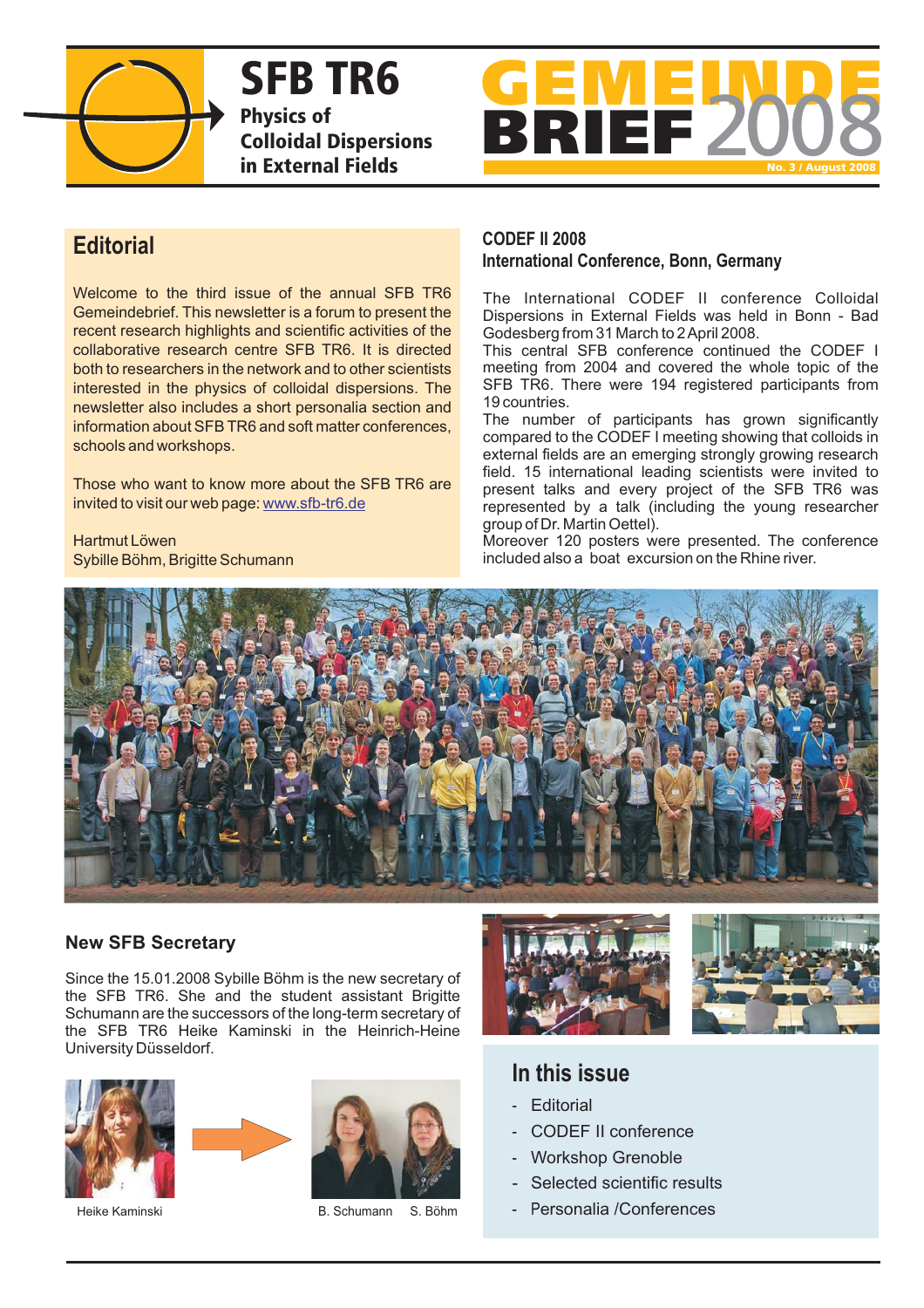



# **Pictures of the CODEF II**



boat trip

free time

# **Workshop Grenoble**

The young researchers SFB TR 6 meeting was organized in fall 2007 byA. Erbe (Konstanz). It was found very profitable to bundle it with a regular meeting of the International Research Training Group Soft Condensed Matter which is based at Konstanz University and is lead by G. Maret.

This German-French Research Training Group involves also the Universite Joseph Fourier in Grenoble and the Universite Louis Pasteur in Strasbourg. The joint meeting was placed in Grenoble in September 2007 (17.-21.9.2007) and nicely documents the scientific overlap between the SFB TR6 and the German-French Research Training Group.

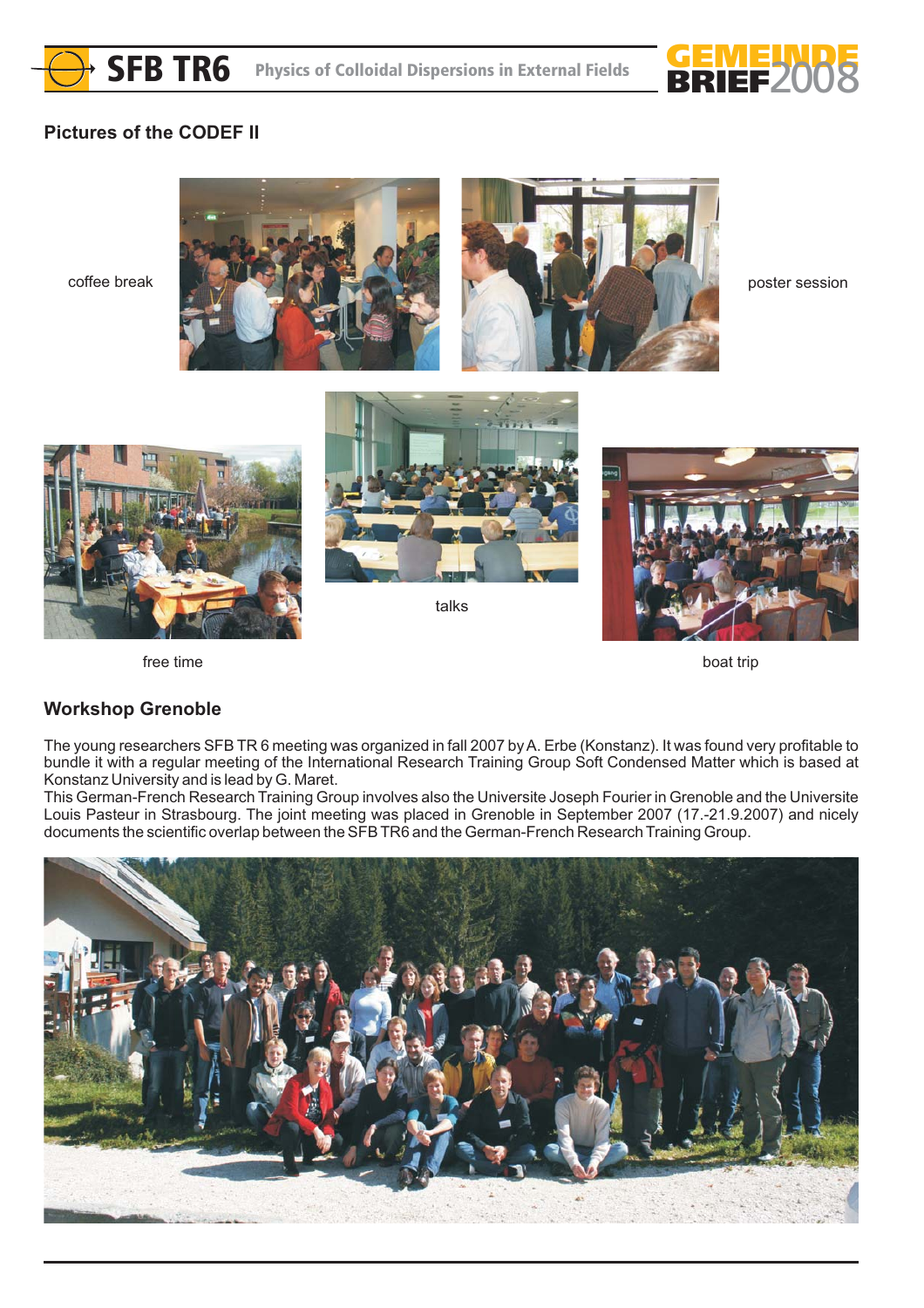

# **Selected scientific results**

#### **Two-dimensional crystalline structure of binary magnetic colloids**

Binary mixtures of two-dimensional dipoles with dipole moments perpendicular to the plane are realized by superparamagnetic suspensions in a magnetic field. The zero-temperature phase diagram was calculated for arbitrary ratio of the two dipole moments and a wealth of different crystal phases was found (*L. Assoud, R. Messina, H. Löwen, EPL , 48001 (2007); J. Fornleitner, F. Lo 80* Verso, G. Kahl and C .N. Likos, Soft Matter 4, 480

*(2008)*. For strong asymmetric mixtures the theoretical predictions were confirmed experimentally by studying the the local order in a polycrystalline sample ( *F. Ebert, P.* ). This is a *E 26, 161 (2008)* collaboration between the projects C2, C3 and D1. *Keim and G. Maret, Eur. Phys. J.*



#### **Construction and stability of a close-packed structure observed in thin colloidal crystals**

*A. Barreira Fontecha, T. Palberg, and H.J. Schöpe, Phys.Rev. E* 76, R050402 (2007)

A new phase for confined colloidal crystals derived from a stacked hexagonal-closed-packed layered phase was

discussed and constructed (project D1).



#### **Colloidal crystal growth at externally imposed nucleation clusters**

*S. van Teeffelen, C. N. Likos and H. Löwen, Phys. Rev. Lett. 108302 (2008) 100,*

Using a dynamical density functional theory and computer simulations, the conditions under which an externaly imposed cluster serves as a seed for further heterogeneous crystal nucleation was examined.



#### **Entrapment of charged, nonwetting colloids near oilwater interfaces**

*M. Oettel, Phys. Rev. E 76, 041403 (2007)* 

Charged, nonwetting colloids near oil-water interface are examined by theory. It is shown that an effective dipole describes the leading part of their effective interaction. This is one of the results obtained within the independent junior researcher group of the SFB TR6.

#### **Confinement effects on phase behaviour of soft matter systems**

K. Binder, J. Horbach, R. L. C. Vink, A. de Virgiliis, Soft Matter 4, 1555 *(2008)*

A colloid-polymer mixture confined between two walls is studied close to fluid-fluid phase separation when a wall prefers one phase. The corresponding interface is getting stabilized between the walls and can exhibit transitions where it gets localized at one of the walls (projectA5).



#### **Rayleigh-Taylor instability in the sedimentation of confined colloids**

*A. Wysocki, C. P. Royall, R. Winkler, G. Gompper, H. Tanaka, A. van Blaaderen, H. Löwen*

In a large collaboration between Jülich (simulation, project A4), Düsseldorf (theory, project D3) and Utrecht (experiment, project A3), the initial and nonlinear stages of an inverted confined colloidal suspension was observed during gravitational settling, in further collaboration with H. Tanaka (Tokyo) and P. Royall (Bristol).

#### **From Equilibrium to Steady State: The Transient Dynamics of Colloidal Liquids under Shear**

*J. Zausch, J. Horbach, M. Laurati, S. Egelhaaf, J. M. Brader, T. Voigtmann, and M. Fuchs, J. Phys.: Condens. Matter, accepted for publication; J.M. Brader, M.E. Cates and M. Fuchs, Phys. Rev. Lett. (in press)*

Using a combination of mode coupling theory (Konstanz), computer simulation (Mainz) and real-space experiment

(Düsseldorf) a superdiffusive motion is identified in the transien dynamics during the start-up of shear in a colloidal suspension. This is a collaboration of projects A6 andA5.

| -                  |  |
|--------------------|--|
|                    |  |
|                    |  |
|                    |  |
|                    |  |
|                    |  |
|                    |  |
|                    |  |
|                    |  |
|                    |  |
|                    |  |
| - 1<br>-           |  |
|                    |  |
|                    |  |
| 82<br>8<br>n       |  |
|                    |  |
| 898<br>÷           |  |
|                    |  |
|                    |  |
| a,                 |  |
| m                  |  |
|                    |  |
| ٠                  |  |
|                    |  |
| -                  |  |
|                    |  |
|                    |  |
| <br>٠              |  |
| ٠                  |  |
|                    |  |
|                    |  |
|                    |  |
|                    |  |
|                    |  |
|                    |  |
|                    |  |
|                    |  |
| ٠                  |  |
| <b>Corporation</b> |  |
|                    |  |
|                    |  |
| -                  |  |
|                    |  |

#### **Residence and waiting times of Brownian interface fluctuations**

*V. W. A. de Villeneuve, J. M. J. van Leuwen, J. W. J. de Folter, D. G. A. L. Aarts, W. van Saarloos, H. N. W. Lekkerkerker, EPL*, 81 60004 (2008)

Interface fluctuations in a phase-separated colloid-polymer mixture were studied with laser scanning confocal microscopy. The residence times of capillary waves above a given height and the typical waiting time in between such fluctuations were measured and agreement with theory was found.